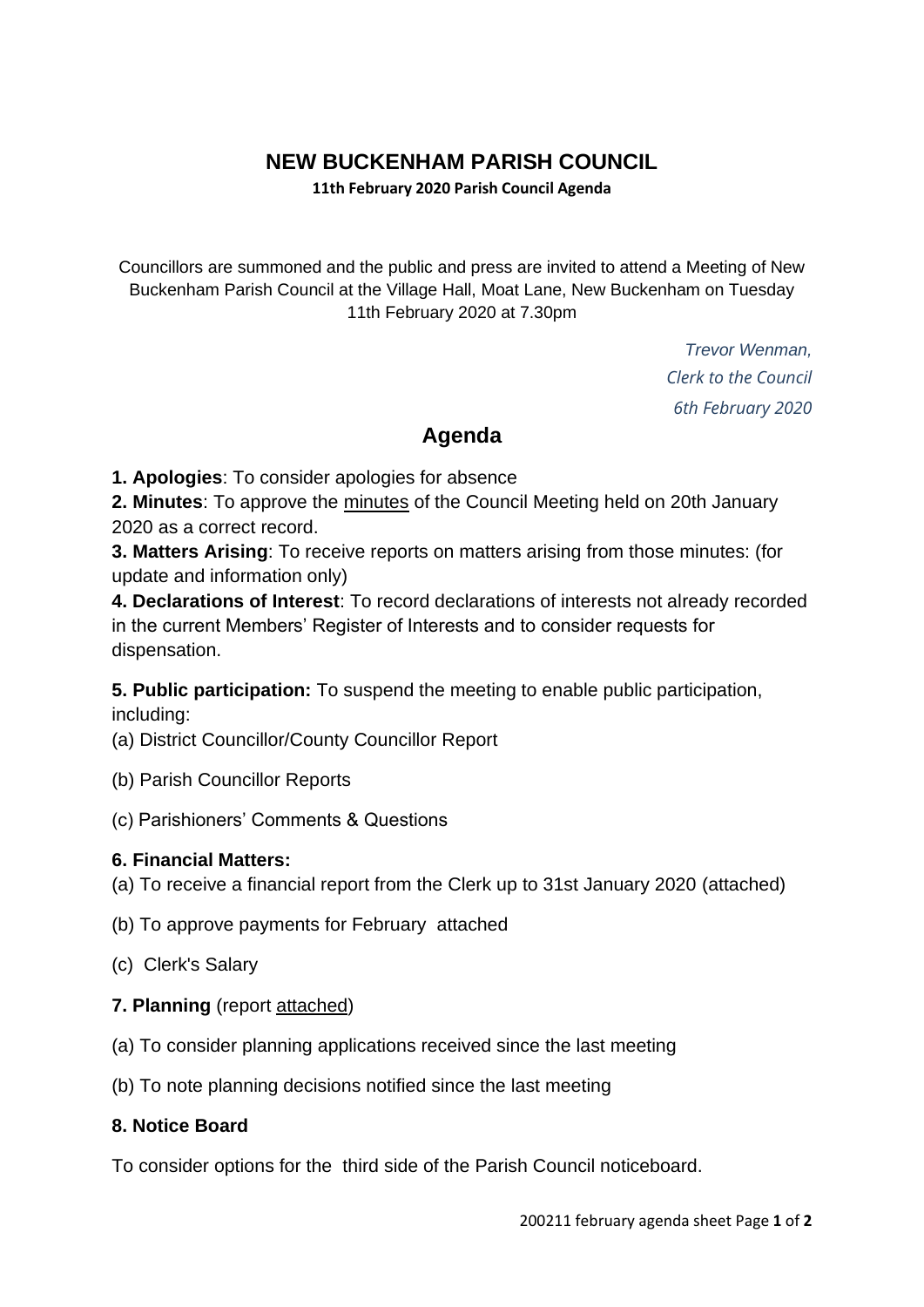#### **9. Rights of Way (public footpaths)**

Progess report

#### **10. Neighbourhood Plan**

To receive an update from the Neighbourhood Plan Steering Group.

#### **11 . Amenities**

To receive updates where available on the following: (a) Cemetery

- (b) Allotments
- (c) Closed Churchyard
- (d) Play area
- (e) Cricket Pitch
- (f) Grounds Maintenance

#### **12. Items for next meeting**

- (a) Play area (options for new equipment to spend s.106 monies on)
- (b) Closed Churchyard (discussion on the wildlife management plan)

The next meeting will take place on Tuesday 10th March 2020 at 7.30pm

Circulation: **Parish Councillors** Andrew Bingham, Don Crossman, Mary Dowson, Steve Highton, Karen Hobley, Mary Manning, Paul Martin. **District and County Councillor** Stephen Askew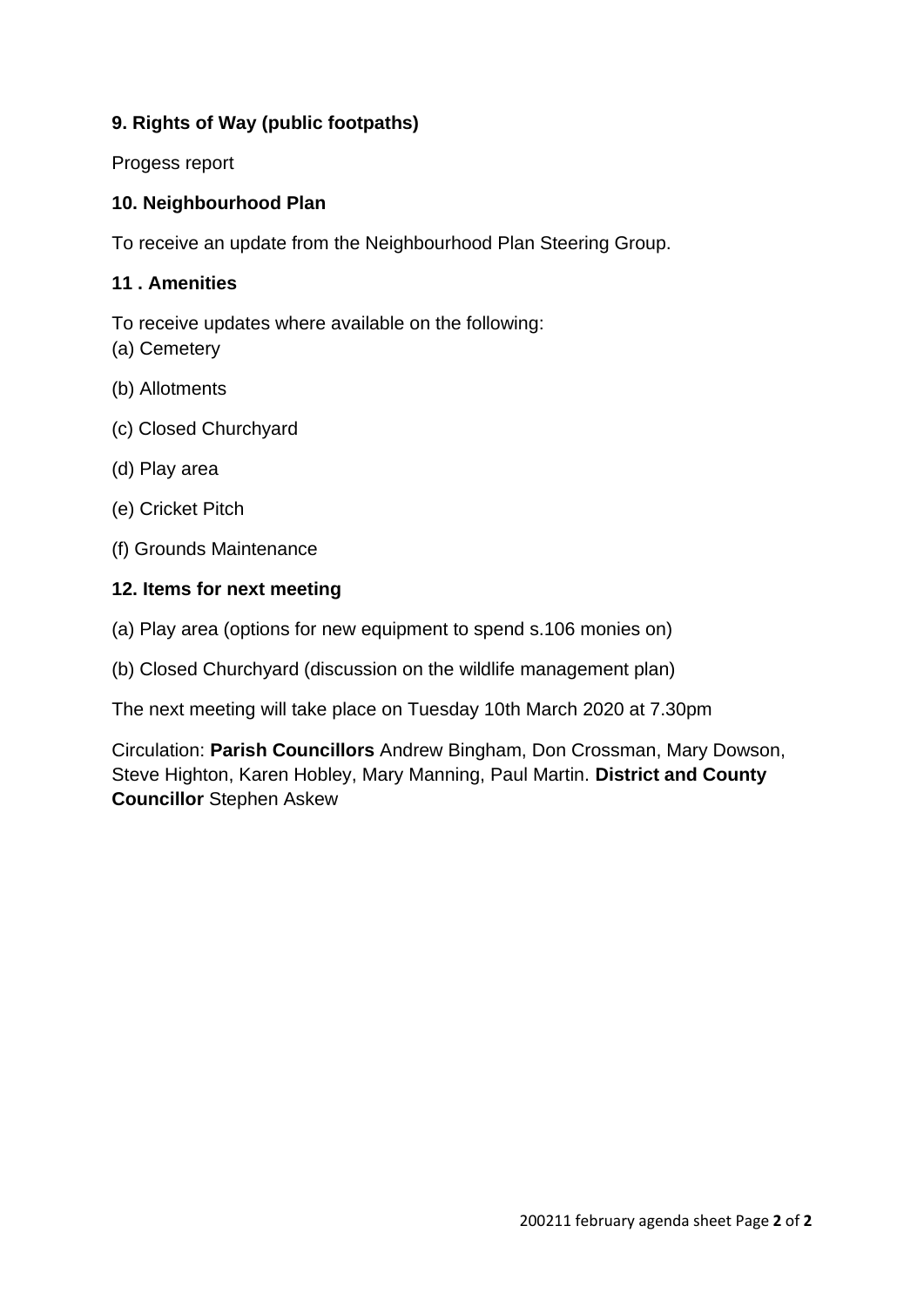## **NEW BUCKENHAM PARISH COUNCIL**

**Minutes** of a meeting of New Buckenham Parish Council at the Village Hall, Moat Lane, New Buckenham on Tuesday 20<sup>th</sup> January 7.30 -8.50pm

**Present**: Cllrs Karen Hobley (Chair) Andrew Bingham (Vice-Chair), Don Crossman, Mary Dowson, Steve Highton Mary Manning, Paul Martin,

**Also in attendance:** County/District Cllr Steve Askew, Trevor Wenman (Clerk), 3 members of the public

**1920/75 Apologies**: There were none

**1920/76 Minutes**: **Resolved** That the minutes of the Council Meeting held on 10th December 2019 be approved as a correct record.

#### **1920/77 Matters Arising**:

- a. Street Lights are all now in operation again.
- b. The High Bailiff's Trust had yet to meet.
- c. It was noted that the pothole in Church street was already showing signs of subsidence.
- **1920/78 Declarations of Interest**: There were none
- **1920/79 Public participation: Resolved** that the meeting be suspended to enable public participation:
	- a. District Councillor/County Councillor Report

Cllr Askew reminded the Council that funds were being made available to community groups wishing to hold events commemorating the 75<sup>th</sup> Anniversary of VE day and VJ day. He also reported that Marsh Lane had been put on the list for resurfacing next year. Cllr Bingham queried whether any works were proposed at the Dam Brigg to alleviate the periodic flooding at that junction.

- b. Parish Councillor Reports
	- i. The Chair expressed disappointment that parishioners still seemed unaware of when Parish Council meetings were held.
	- ii. A question had been asked by a parishioner about the lack of an official village sign. This had been discussed some years ago and the conclusion reached was that the visual identity of the village was already well established by the Market Cross, and the addition of a village sign was both impractical and unnecessary.
	- iii. There had been at least one incidence of a dog fouling in the cemetery. Whilst this was distressing, it was felt that banning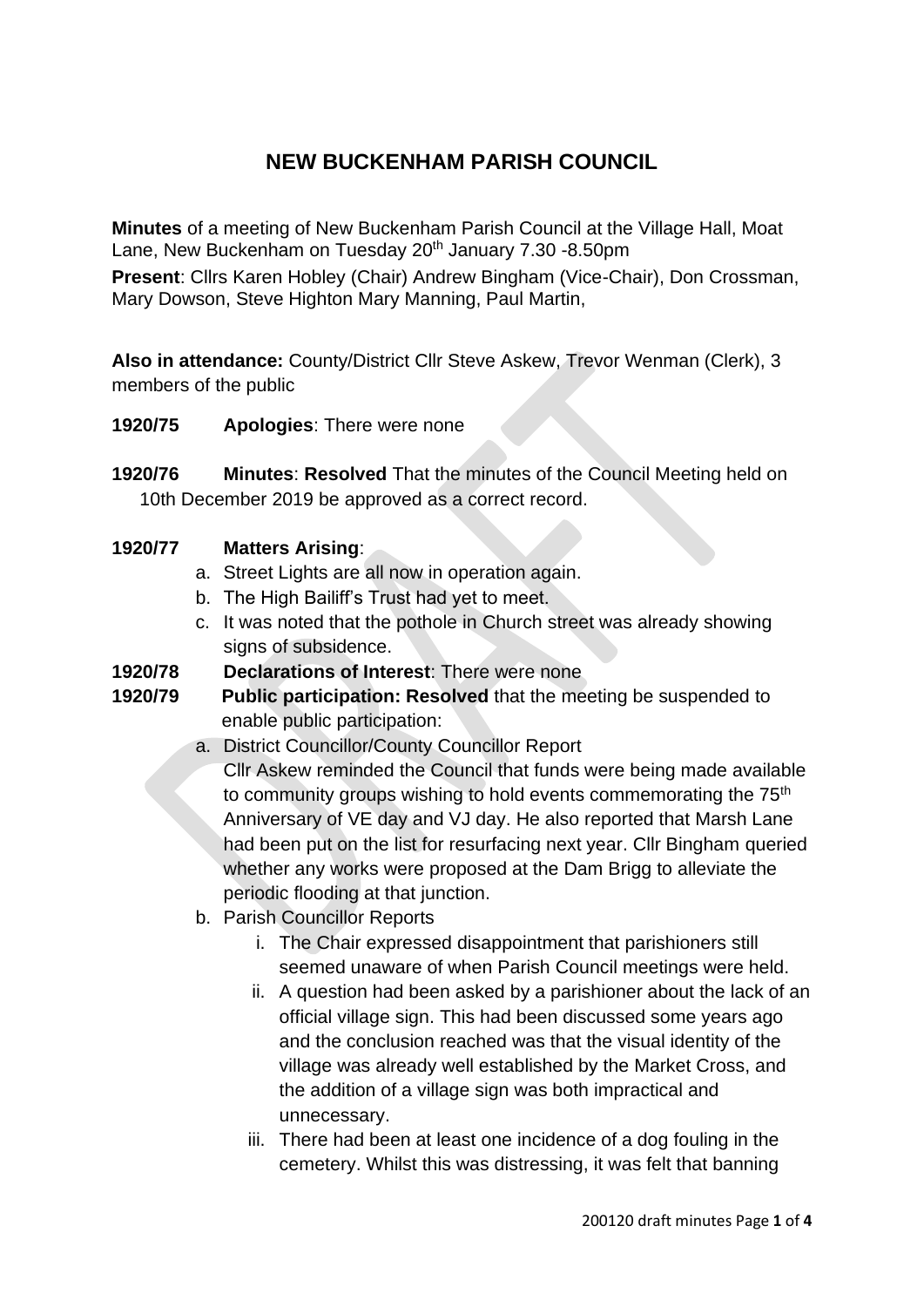dogs from the cemetery or installing gates on the Cuffer Lane side would be disproportionate if this was a very infrequent occurrence. Cllr Martin agreed to look into the possibility of providing additional gates.

- iv. The lid to one litter bin on the Market Place was broken. The Clerk agreed to investigate.
- c. Parishioners' Comments & Questions

**Rights of Way**. Barbara Cattermole had provided the Clerk with a note (and map) of issues she had raised with Highways regarding rights of way in the village. She agreed to collate the evidence regarding the unadopted path from Marsh Lane for further consideration at the February meeting. Cllr Bingham agreed to source a copy of the 1928 Rights of Way map. The Clerk would circulate the note and map to **Councillors** 

#### **1920/80 Neighbourhood Plan**

Charles Oxley outlined the procedure from here on: Following the launch of the draft plan on 21st December the consultation period would run to 14th February. **Councillors were encouraged to make their own submissions to the consultation as local residents, and to encourage their fellow parishioners to do the same.** The comments received would all be displayed on the NP4NB website and would be considered in detail to determine whether any changes to the plan should then be made. When this had been done the revised plan would go to the District Council, who would then carry out a further consultation before moving onto the examination phase.

The grant funds received would be fully expended this year, with a small contingency remaining from the budget allowed by the Parish Council.

- **1920/81 Financial Matters:** 
	- a. **Financial Report. Resolved** That the financial report to 31st December 2019 be noted.
	- b. **Payments Resolved** That the following payments for January 2020 be approved/noted as appropriate: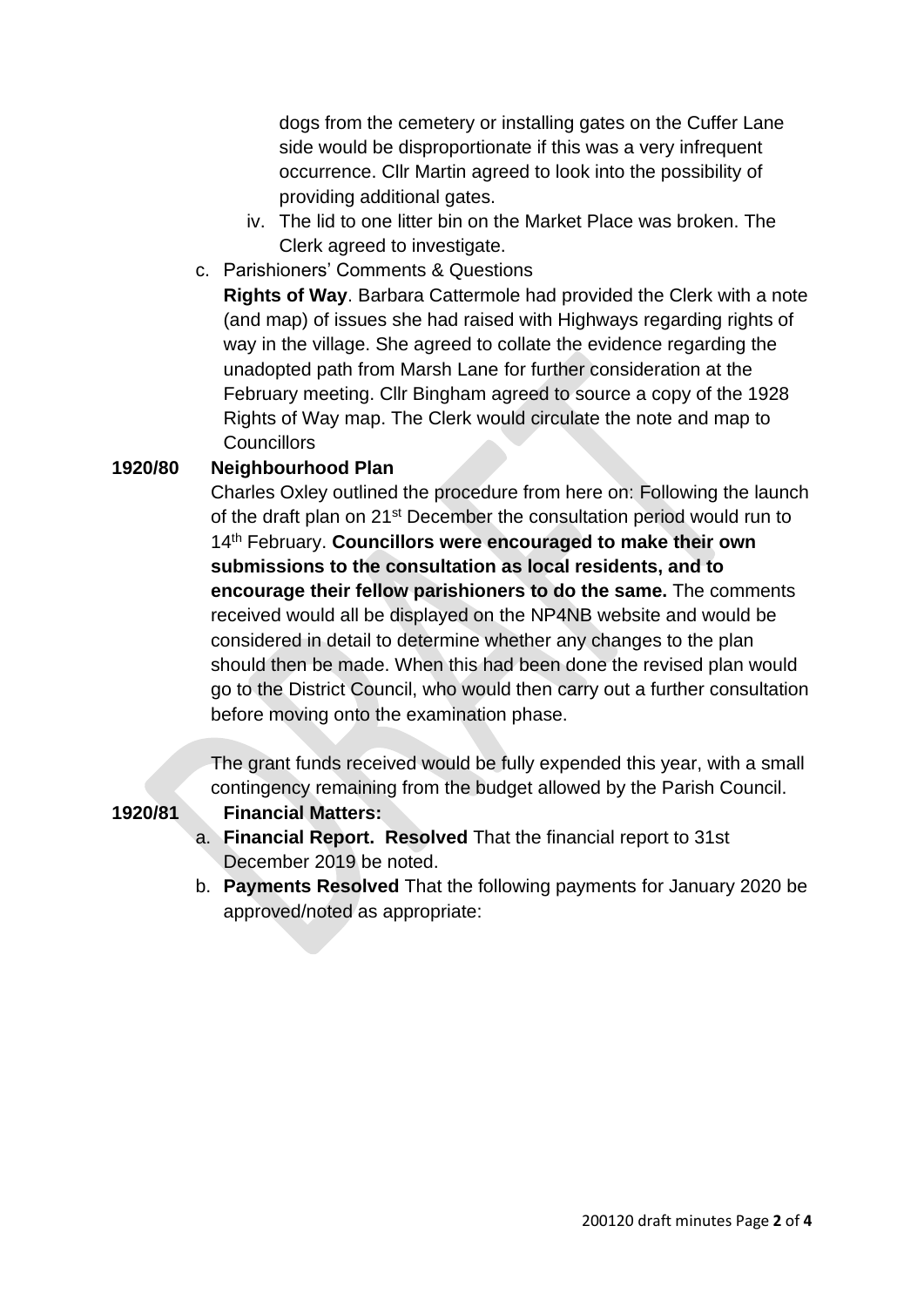| Payments marked with a cheque number for approval at this meeting                                                     |                |             |                 |
|-----------------------------------------------------------------------------------------------------------------------|----------------|-------------|-----------------|
| Payments marked DDR or STO are for information only                                                                   |                |             |                 |
|                                                                                                                       |                |             | Gross           |
|                                                                                                                       | <b>Net</b>     |             | VAT expenditure |
| $\Xi$ 14/01/2020                                                                                                      |                |             |                 |
| <b>□ Broadland Tree Services</b>                                                                                      | 250.00 50.00   |             | 300.00          |
| <b>■Supply and erection of Christmas Tree for Market Place</b>                                                        |                |             |                 |
| 102086                                                                                                                | 250.00 50.00   |             | 300.00          |
| <b>EEON</b>                                                                                                           |                | 26.64 1.33  | 27.97           |
| <b>■Street lights electricity December 2019</b>                                                                       |                |             |                 |
| <b>DDR</b>                                                                                                            |                | 26.64 1.33  | 27.97           |
| <b>ENew Buckenham Village Hall</b>                                                                                    | 70.00          | 0.00        | 70.00           |
| ■Hall hire October-December 2019                                                                                      |                |             |                 |
| 102093                                                                                                                |                | 70.00 0.00  | 70.00           |
| <b>ET Wenman</b>                                                                                                      |                | 64.02 0.00  | 64.02           |
| <b>□October - December Expenses</b>                                                                                   |                |             |                 |
| 102089                                                                                                                |                | 64.02 0.00  | 64.02           |
| <b>EV Baker</b>                                                                                                       | 120.00 0.00    |             | 120.00          |
| <b>□ Closed Churchyard Gardening January</b>                                                                          |                |             |                 |
| 102087                                                                                                                | 120.00 0.00    |             | 120.00          |
| <b>E</b> New Buckenham Fund Raisers Committee                                                                         | 1,500.00 0.00  |             | 1,500.00        |
| □ Grant to New Buckenham Fundraisers for container at Village Hall                                                    |                |             |                 |
| 102090                                                                                                                | 1,500.00 0.00  |             | 1,500.00        |
| <b>EHMRC</b>                                                                                                          | 248.00         | 0.00        | 248.00          |
| □Income Tax payment October - December 2019                                                                           |                |             |                 |
| 102094                                                                                                                | 248.00         | 0.00        | 248.00          |
| <b>Barkers Print and Design</b>                                                                                       | 1,334.00 0.00  |             | 1,334.00        |
| <b>□Printing of Neighbourhood Plan</b>                                                                                |                |             |                 |
| 102091                                                                                                                | 1,334.00 0.00  |             | 1,334.00        |
| <b>□TT Jones Electrical Ltd</b>                                                                                       |                | 63.88 12.78 | 76.66           |
| <b>■Stree lighting maintenance Jan-Mar 2020 and Repair works to street lights - Chapel Street and St Mary's Close</b> |                |             |                 |
| 102088                                                                                                                |                | 63.88 12.78 | 76.66           |
| <b>□ Charles Oxley</b>                                                                                                | 165.87 0.00    |             | 165.87          |
| <b>□Refund of payments made to Doxdirect and Plandescil for Neighbourhood Plan work</b>                               |                |             |                 |
| 102092                                                                                                                | 165.87 0.00    |             | 165.87          |
| ■28/01/2020                                                                                                           |                |             |                 |
| <b>E</b> Norfolk Pension fund                                                                                         | 122.52 0.00    |             | 122.52          |
| <b>EJanuary 2020 pension contributions</b>                                                                            |                |             |                 |
| <b>STO</b>                                                                                                            | 122.52 0.00    |             | 122.52          |
| $\boxdot$ Wenman                                                                                                      | 365.81 0.00    |             | 365.81          |
| ESalary for January 2020 (net of tax and pension contribution)                                                        |                |             |                 |
| <b>STO</b>                                                                                                            | 330.81 0.00    |             | 330.81          |
| □Clerk's Office Expenses contribution January 2020                                                                    |                |             |                 |
| <b>STO</b>                                                                                                            | 35.00          | 0.00        | 35.00           |
| <b>Grand Total</b>                                                                                                    | 4,330.74 64.11 |             | 4,394.85        |

c. **Budget 2020/21 and Council Tax Precept.** The Council considered the clerk's report setting out the draft Parish Council Budget for 2020/21(attached) and the Council Tax precept to Breckland Council for 2020/21. It was noted that further works to the play area would be required over the next few years. Whilst funds were available from reserves and the Community Project Fund it was agreed to discuss the play area further at the March meeting. :

#### **Resolved:**

- i. that the allocation of reserves in 2019/20 set out in page 1 of Appendix A be approved;
- ii. that the draft budget for 2020/21 be approved as set out in page 2 of Appendix A amounting to budget expenditure for 2020/21 of £19,622, less budgeted income of £850, giving a precept requirement of £18,772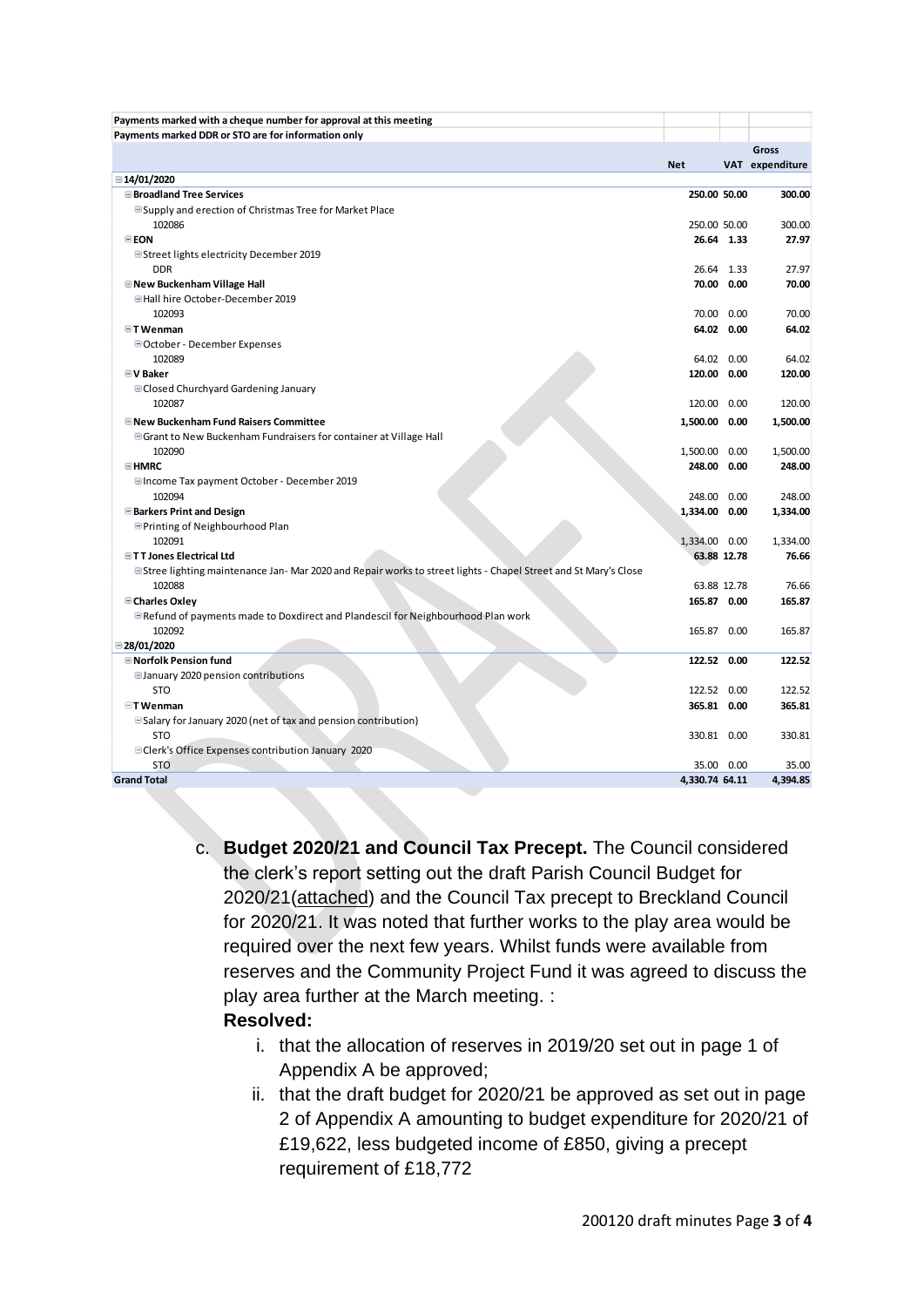iii. That a Council Tax precept for 202/21 of £ 18,772, representing a 2.4% increase in the precept and a Band D council tax of £98.64 (a 1.4% increase) be approved.

#### **1920/82 Planning**

- a. **New Applications** The council considered the following planning applications received since the last meeting:
	- i. 3PL/2019/1577/F Construction of 1no. new detached dwelling. Inn On The Green Chapel Street

It was noted that this application had been withdrawn

ii. 3PL/2019/1555/F

Erection of a 28.5m high radar tower and associated comms cabin (portakabin). Part of Anglian Water Drilling Unit site Abbey Road Old Buckenham **Resolved:** that no objection be raised to this proposal.

#### **b. Planning decisions notified since the last meeting**

3PL/2019/1399/HOU Thatched Cottage Marsh Lane Installation of summer house in the rear garden Application **Approved**

#### **1920/83 Amenities**

a. **Allotments –** There was one outstanding rental payment. There were currently no vacancies, with a short waiting list.

#### b. **Closed Churchyard**

- i. Norfolk Wildlife Trust had produced a very helpful report which Cllr Bingham would circulate to Councillors and to our gardening and grounds maintenance contractors.
- ii. May Tree. This had been removed, and memorial plaque discovered at the base. The outstanding issue of the Parish Council's policy on planting and replacement of memorial trees needed to be resolved. The Clerk agreed to write to the Vicar to discuss.

Cllr Karen Hobley, Chair

The next meeting will take place on Tuesday 11th February 2020 at 7.30pm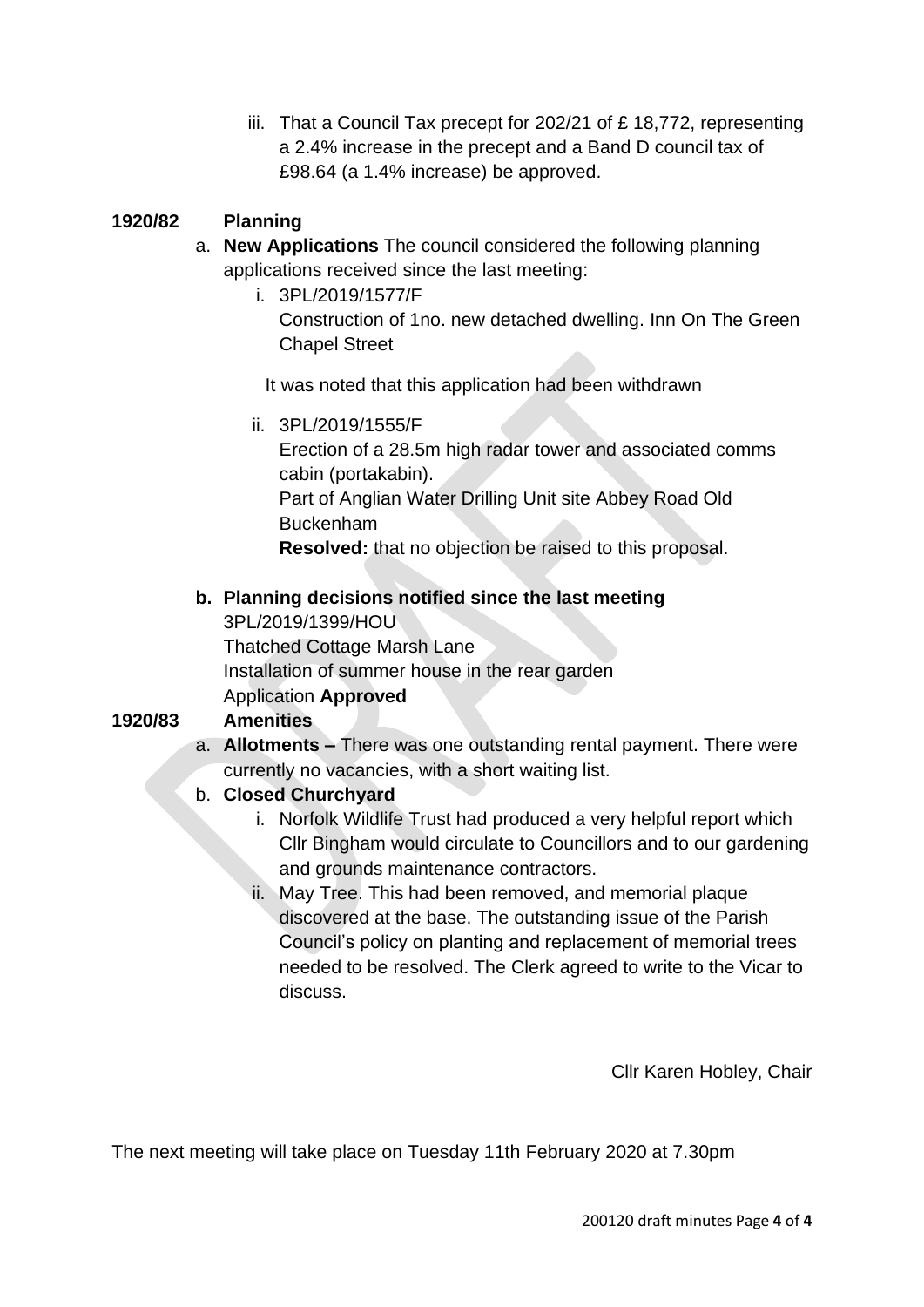#### **New Buckenhham PC 11 February 2020 Item 7 (a)**

#### **New Buckenham PC - Bank Reconciliation January 2020**

| 27/12/2019 Community Account                      |               | 13,799.06   |
|---------------------------------------------------|---------------|-------------|
| 27/12/2019 Base Rate Reward                       |               | 102,053.85  |
| Total B/fwd 28/12/19                              | £             | 115,852.91  |
| Cashbook balance at 27/12/19                      | £             | 115,832.91  |
| Income January interest Dec 2019                  | 34.67         |             |
| Mason allotment 11                                | 26            |             |
|                                                   | £             | 60.67       |
| less Expenses January                             | - $\mathbf f$ | 4,430.85    |
| add Cheques not cleared                           | £             | 1,896.55    |
| less receipts not credited                        | £             |             |
| Total carried forward 27/01/20                    |               | £113,359.28 |
| Closing Bank Balances 27/01/20) Community Account |               | 11,270.76   |
| <b>Base Rate Reward</b>                           |               | 102,088.52  |
|                                                   |               | £113,359.28 |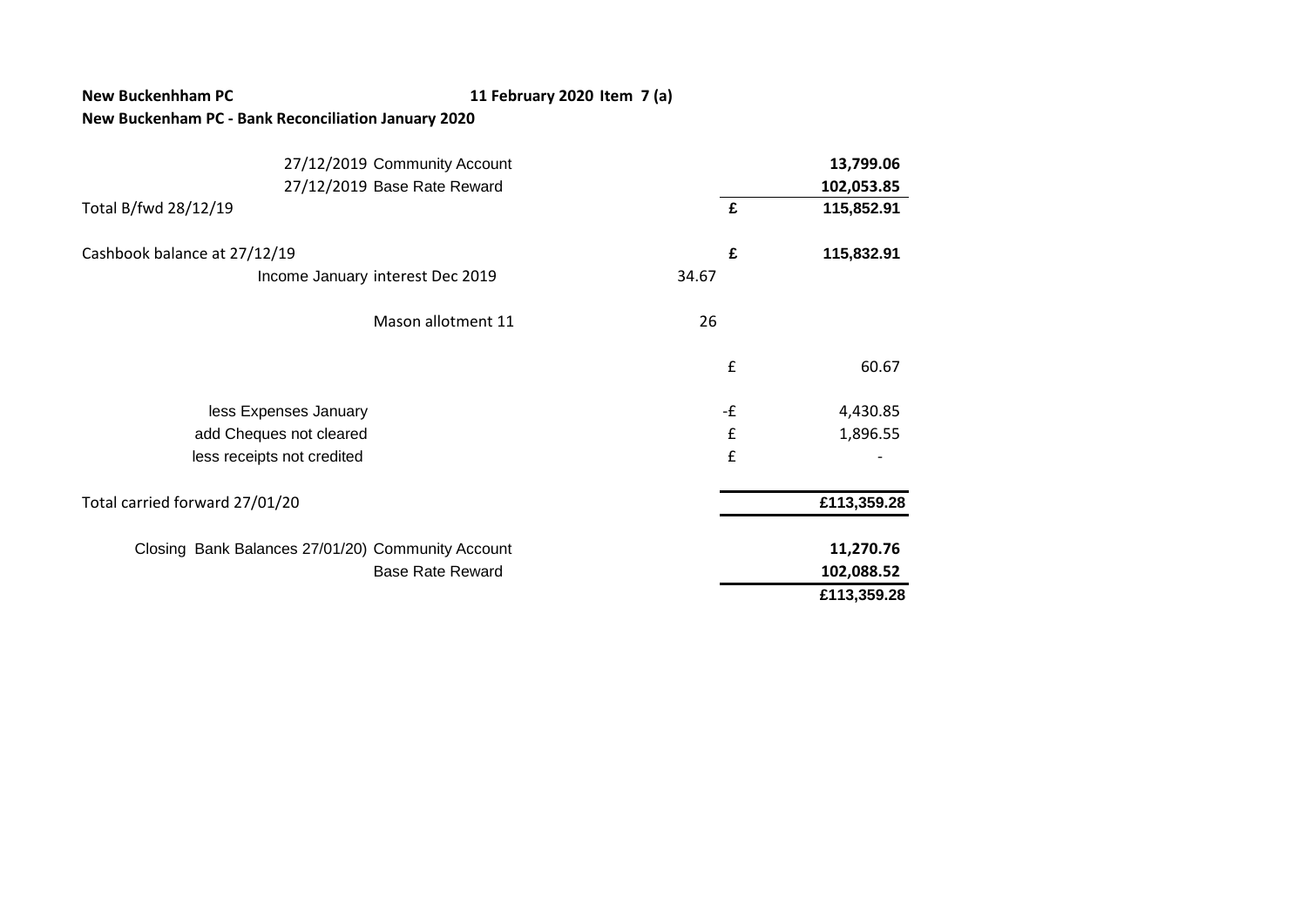# **Item 6(b)**

#### **Payments List February 2020 for approval/noting**

**Payments marked with a cheque number for approval at this meeting** 

**Payments marked DDR or STO are for information only**

|                                                                |             | <b>Gross</b> |                 |
|----------------------------------------------------------------|-------------|--------------|-----------------|
|                                                                | <b>Net</b>  |              | VAT expenditure |
| 11/02/2020                                                     |             |              |                 |
| <b>EON</b>                                                     | 26.64 1.33  |              | 27.97           |
| Street lights electricity January 2020                         |             |              |                 |
| <b>DDR</b>                                                     | 26.64 1.33  |              | 27.97           |
| <b>V</b> Baker                                                 | 60.00 0.00  |              | 60.00           |
| <b>Closed Churchyard Gardening February</b>                    |             |              |                 |
| 102087                                                         | 60.00 0.00  |              | 60.00           |
| 28/02/2020                                                     |             |              |                 |
| <b>Norfolk Pension fund</b>                                    | 102.11 0.00 |              | 102.11          |
| February 2020 pension contributions                            |             |              |                 |
| <b>STO</b>                                                     | 102.11 0.00 |              | 102.11          |
| T Wenman                                                       | 310.79 0.00 |              | 310.79          |
| Salary for February 2020 (net of tax and pension contribution) |             |              |                 |
| <b>STO</b>                                                     | 275.79 0.00 |              | 275.79          |
| Clerk's Office Expenses contribution February 2020             |             |              |                 |
| <b>STO</b>                                                     | 35.00 0.00  |              | 35.00           |
| <b>Grand Total</b>                                             | 499.54 1.33 |              | 500.87          |